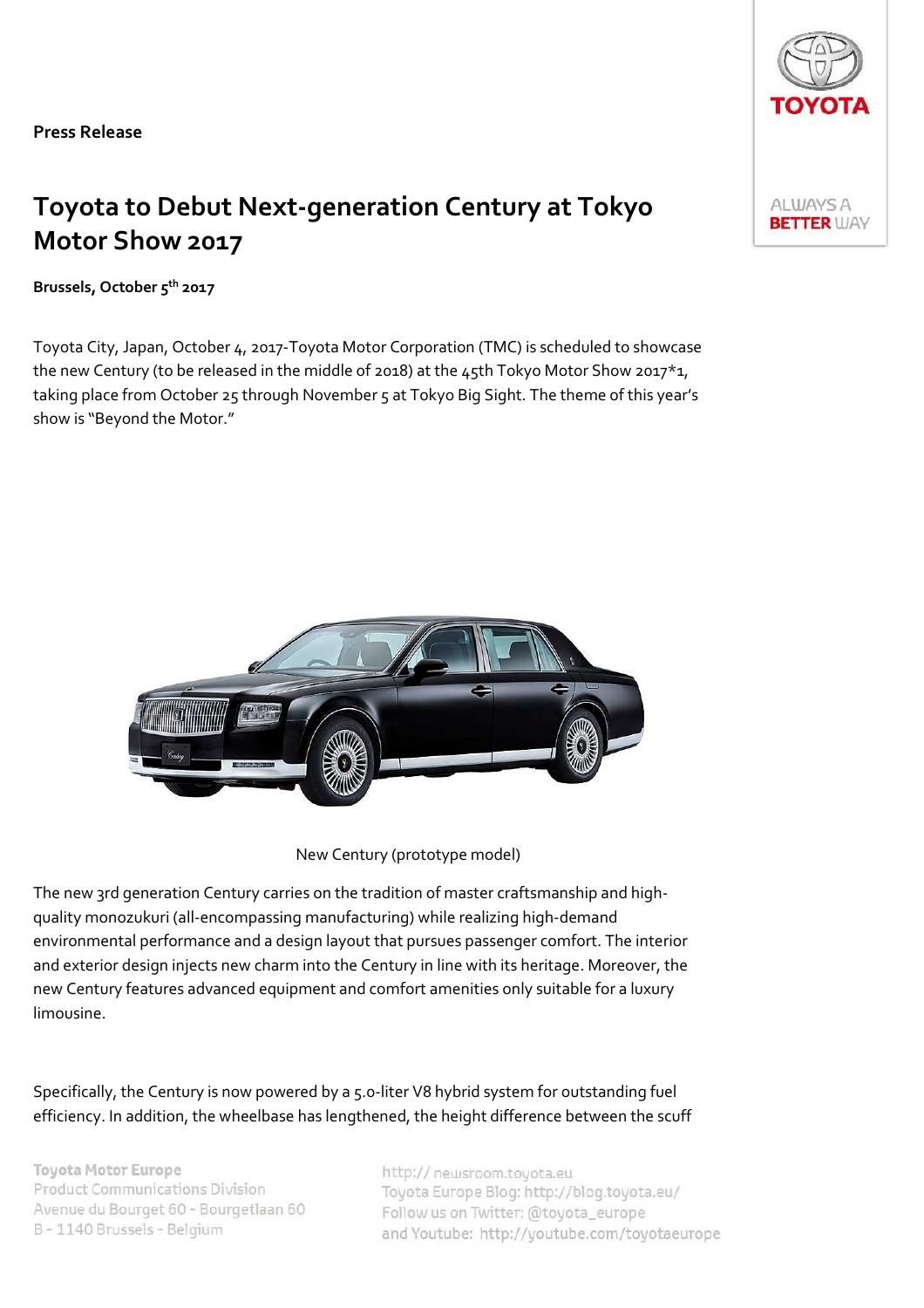plate and floor has decreased, and the height of the door opening has increased, all of which are refinements improving the rear seat riding experience. The intricately glamorous and chic exterior is highlighted by traditional Japanese design elements used throughout the car including the grille and black trim on the rear combination lamps. The interior features a raised ceiling\*2 design and exclusive fabric while the adjustable rear seats (with massage function), are upgraded with a power leg rest for first-class comfort and a sophisticated riding experience.

\*<sup>1</sup>The 45th Tokyo Motor Show 2017 is to be held at Tokyo Big Sight in Tokyo's waterfront area from October 25 through November 5, with press days on October 25 and 26, a special-invitation day on October 26, a preview day on October 27, and general public days from October 28 to November 5.

\*<sup>2</sup>The raised ceiling is an architectural ceiling design with additional height in the center area.

## Main Features

1. Regal presence suitable for a representative Japanese luxury sedan embodying the concepts of legacy and evolution

### Layout

- Increase in vehicle length, wheelbase, and tread exudes a roomy and dignified style.
- Ample comfort is provided to rear seat passengers through the increased space created by the expanded wheelbase. Additionally, the rear seat riding experience has been improved through the decreased height difference between the scuff plate and the floor and the increased height of the door opening.

### Exterior design

- The heritage of the Century can be seen at first glance from the front of the vehicle where the grille, lamps, and other elements blend seamlessly together creating a simple and modern aesthetic.
	- o The grille has a dual structure with a crown pattern applied behind the vertical grid and clearance lamps.
	- o The combination of three projector headlamps and LED Array AHS\*<sup>1</sup> produce a clear and distinctive appearance.
- While maintaining elegance in a horizontal foundational posture, the underbody, which dips slightly rearward, combined with the ascending rear cabin, secures the rear seat space and creates a supple movement when viewed from the side.
	- o By straightening the slope of the C pillar, the design focus of the cabin shifts to the rear, heightening the importance of the rear in appearance.
- A refined sense of unity is evoked through the blackening of the of the trim of the rear combination lamps
	- o Glamor is evoked from the three-dimensional lens of the rear combination lamps that emit a light of harmony.

#### Interior design

- A raised ceiling and the application of a traditional pattern befitting a vehicle of the highest class
	- o In the rear seat area, heather-patterned upholstery is applied from the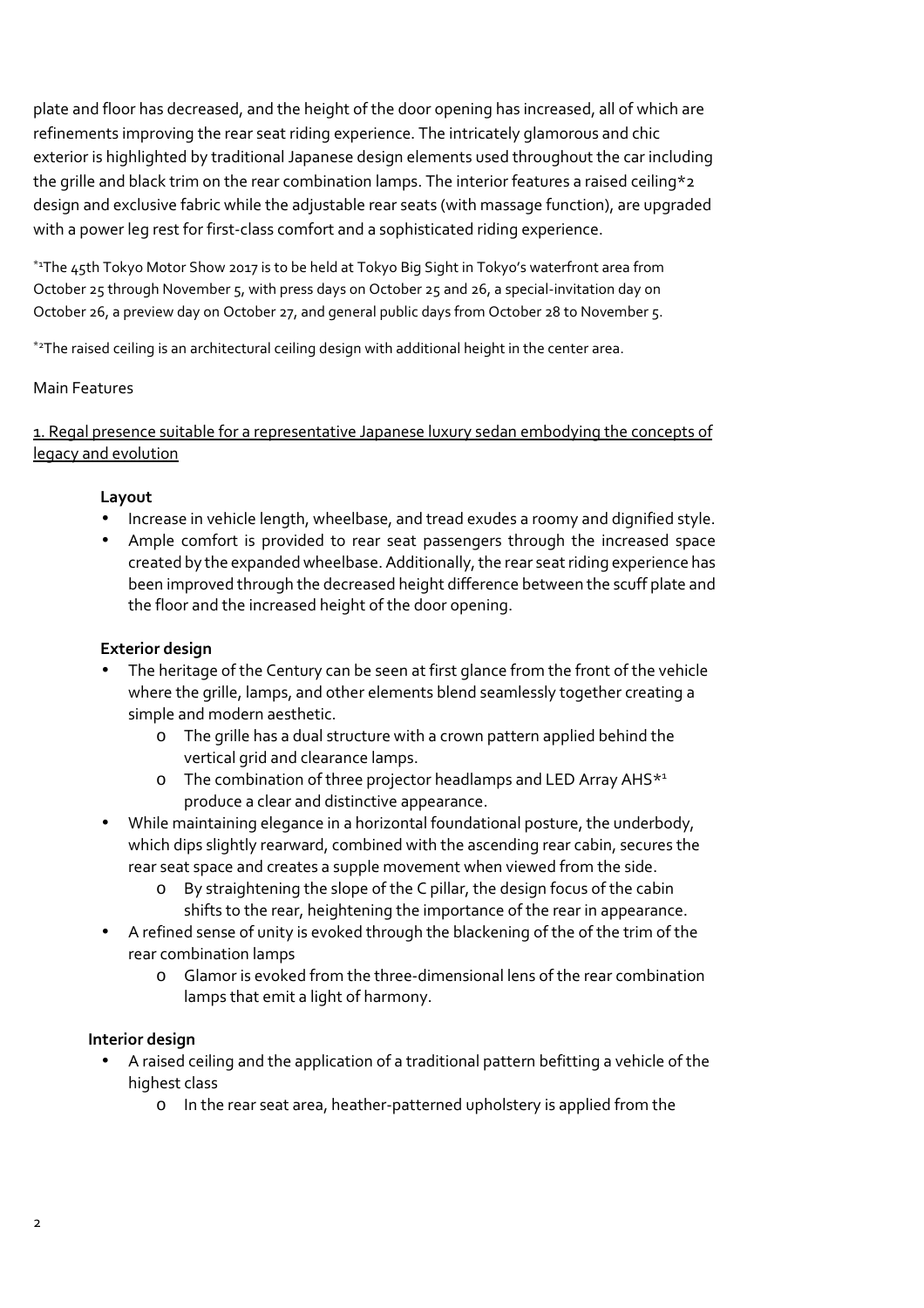backs of the front seats to the door panel trim, emphasizing horizontal space. The seat upholstery is made of high-quality materials, including 100% wool that is extremely flexible and soft. Models with leather interiors offer high-end, soft-textured upholstery.

- o Similar to the rear seat area, the front seats utilize horizontal heatherpatterned upholstery that emphasizes space. The black heather-patterned decoration in the center of the instrument panel expresses a noble and sophisticated interior.
- The step-less, adjustable power leg rest and adjustable rear seats (with a massage function) ensure a comfortable ride.
- A multi-operational LCD panel located in the central armrest enables passenger control of all seats, air conditioning, and audio controls.
- Equipped with furnishings that can be used for business or pleasure such as a writing table, reading light, rear seat entertainment system with a large-sized display, and a 20-speaker premium audio system

# 2. Basic performance for the ultimate riding experience

- In addition to a specially-tuned suspension and high rigidity body, both driving stability and premium ride comfort are realized by the use of newly developed tires specialized for ride comfort and reduced road vibration.
- Optimization of the engine mount and the active noise control system reduces noise and vibration when the engine starts and achieves smooth acceleration and overwhelming serenity in the cabin.
- The 5.0-liter 2UR-FSE V8 engine using "D-4S<sup>\*2</sup>" direct injection technology for low fuel consumption and high output is installed in combination with hybrid system (THS II\*<sup>3</sup> ) in pursuit of the lowest fuel consumption in its class. In addition, a two-stage motor speed reduction device realizes quiet and smooth driving.
- Safety features suitable for a limousine such as Toyota Safety Sense P collision avoidance support, blind spot monitoring, and rear cross traffic alert are adopted.

#### Main Specifications

| Length $\times$ width $\times$ height (mm) |                   | 5,335×1,930×1,505 |
|--------------------------------------------|-------------------|-------------------|
| Wheelbase (mm)                             |                   | 3,090             |
| Tread (front/rear) (mm)                    |                   | 1,615/1,615       |
| Engine                                     | Model             | 2UR-FSE           |
|                                            | Displacement (cc) | 4,968             |
| Battery                                    |                   | Nickel hydride    |

\* <sup>1</sup>AHS: Adaptive High Beam System

\* <sup>2</sup>D-4S: Direct Injection 4-Stroke Gasoline Engine Superior Version

\* 3THS II: TOYOTA Hybrid System II